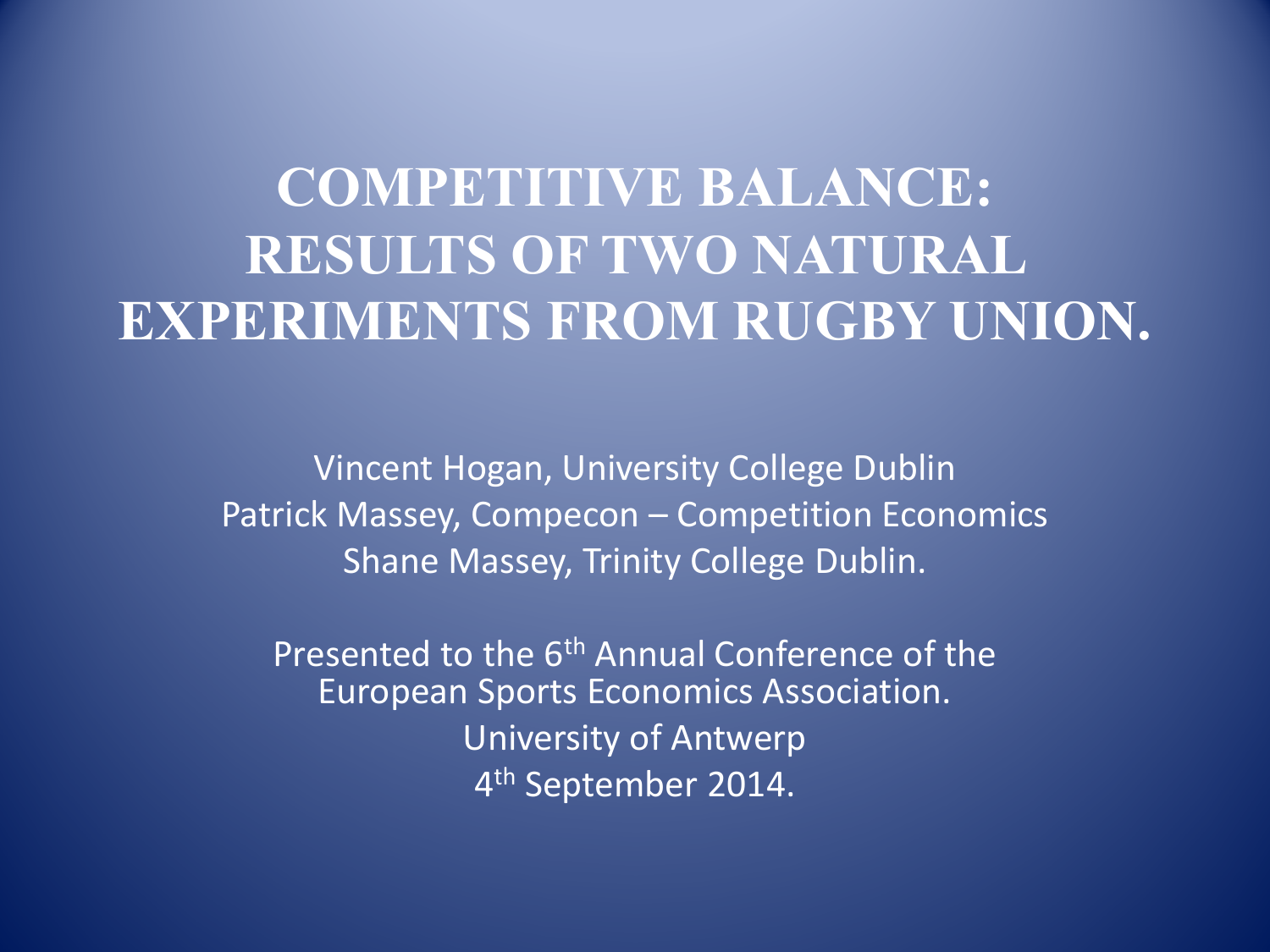## Effect of revenue sharing and salary caps on competitive balance.

- Results of two natural experiments from Rugby Union.
- Rugby Union went professional in 1995.
- English Premiership introduced revenue sharing and a binding salary cap in 1998/99 – to ensure viability of clubs.
- French Top 14 much less revenue sharing. Introduced (non-binding) salary cap in 2010/11 – following club collapse.
- French soccer league recognised as having more egalitarian distribution of revenue and higher degree of competitive balance than other major European soccer leagues. (Dobson and Goddard 2001; Noll, 2007; Pawlowski et. al., 2010; Vrooman, 2007).
- Inter-league competitive balance in European Rugby Cup (ERC) evidence UEFA Champions' League led to significant decline in competitive balance within and between soccer leagues. (Noll, 2007; Szymanski, 2007; Vrooman, 2007; Pawlowski et. al., 2010; and Lee and Fort, 2012).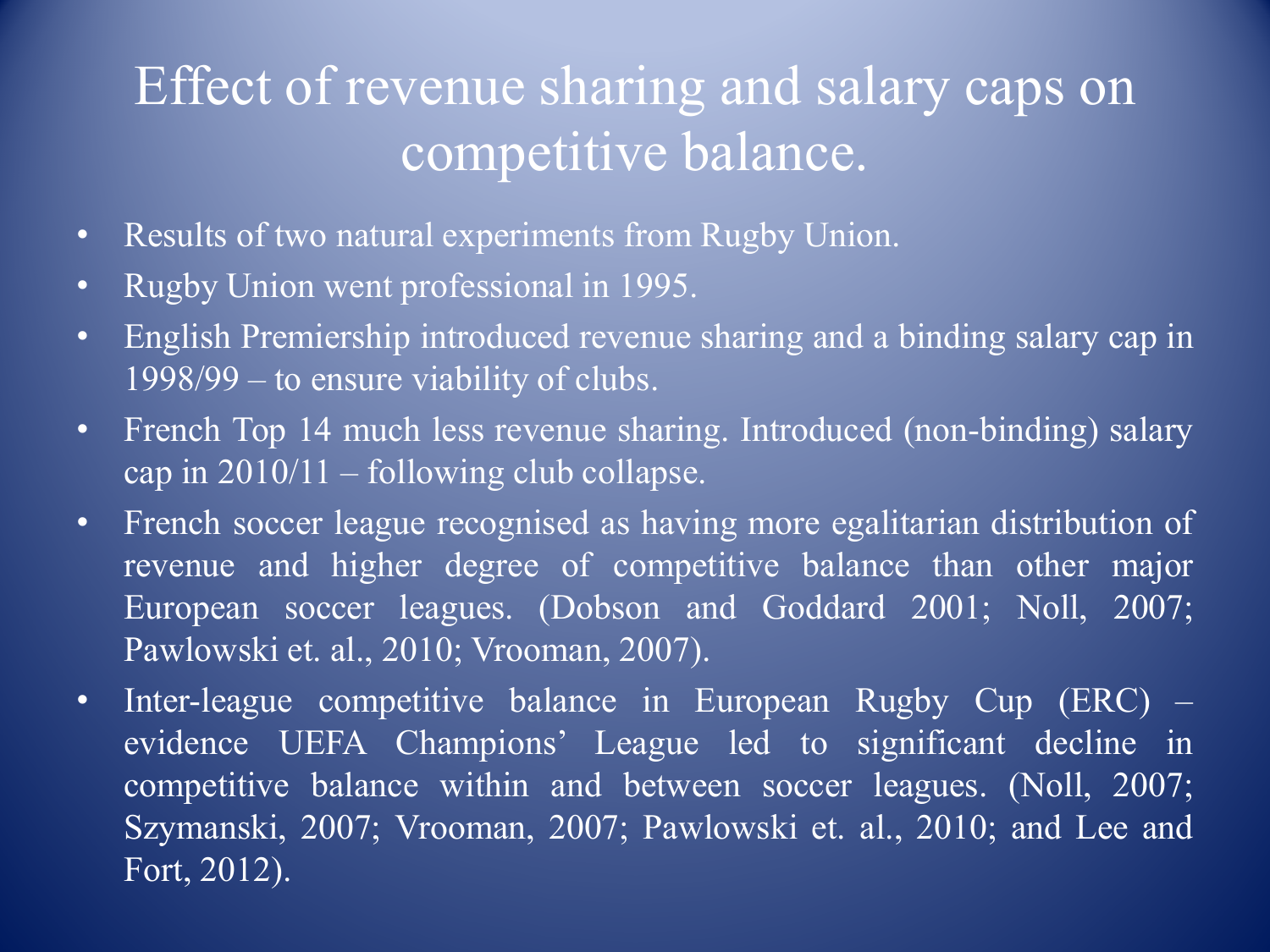# Total Club Revenue in Major European Rugby and Soccer Leagues 2011/12.

| League                | <b>Country</b> | <b>Sport</b> | Total Revenue €M |
|-----------------------|----------------|--------------|------------------|
| FAPL                  | England        | Soccer       | 2,360            |
| Bundesliga            | Germany        | Soccer       | 1,900            |
| La Liga               | Spain          | Soccer       | 1,800            |
| Serie A               | Italy          | Soccer       | 1,600            |
| Ligue 1               | France         | Soccer       | 1,349            |
| Top 14                | France         | Rugby        | 257              |
| Premiership (2010/11) | England        | <b>Rugby</b> | 140              |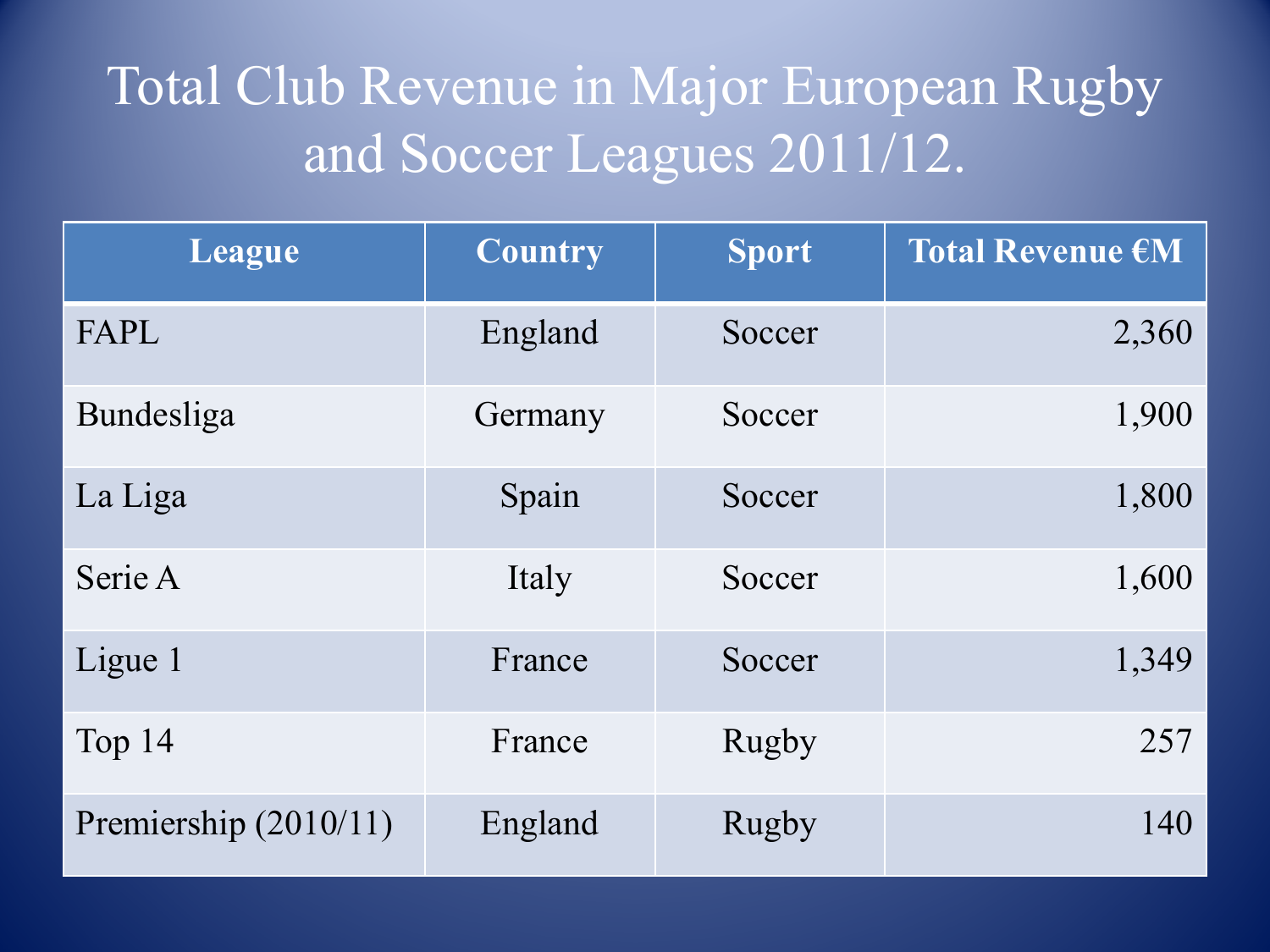### % Distribution of Revenue 2011/12

|                         | <b>Ligue 1 (Soccer)</b> | Top 14 (Rugby) |
|-------------------------|-------------------------|----------------|
| <b>Broadcast Rights</b> | 54.0                    | 12.6           |
| Sponsorship             | 16.2                    | 43.8           |
| <b>Match Revenues</b>   | 10.9                    | 18.7           |
| Other                   | 18.9                    | 25.0           |
| <b>Total</b>            | 100.0                   | 100.0          |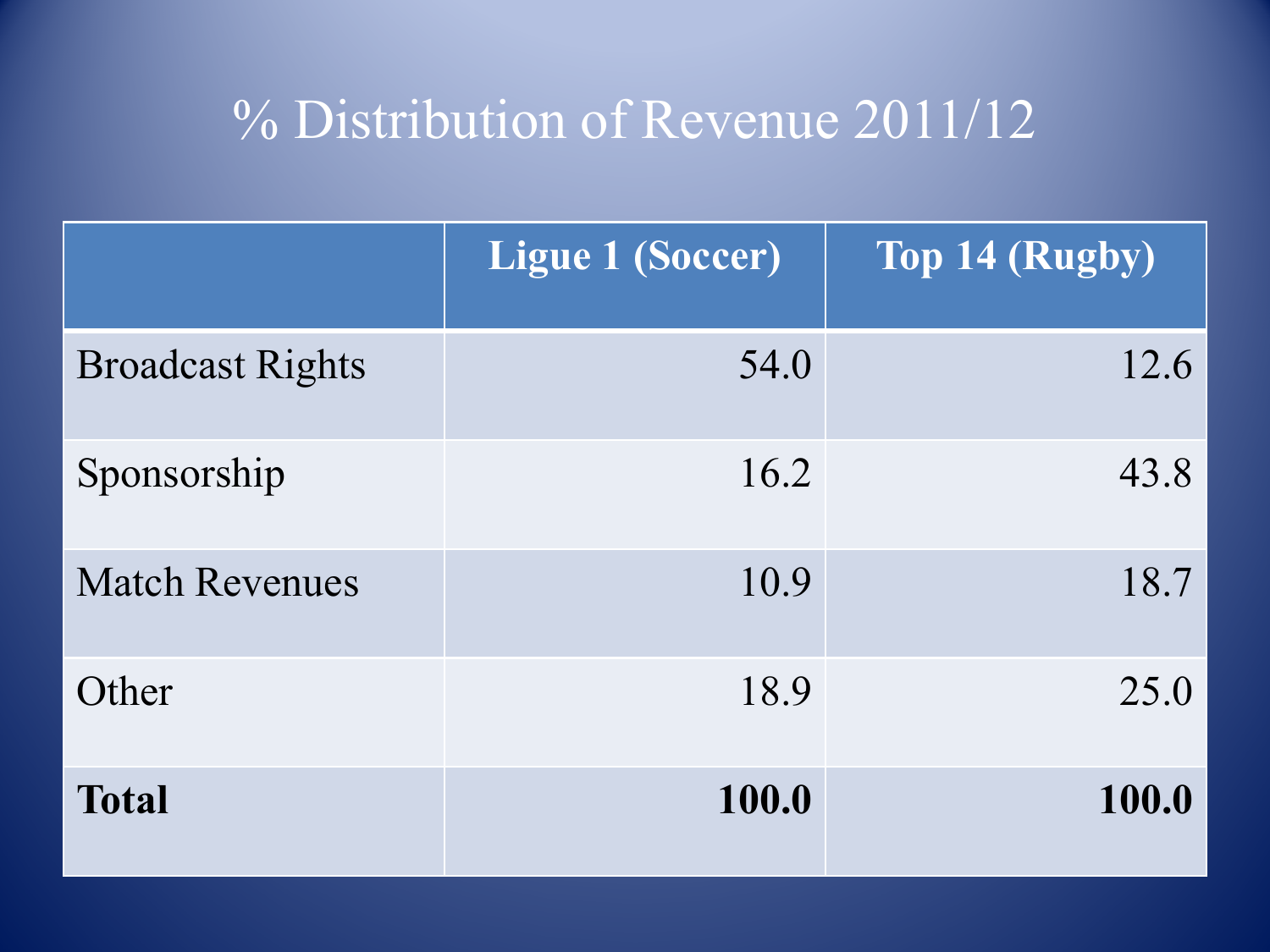#### Gini Coefficient of Club Expenditure

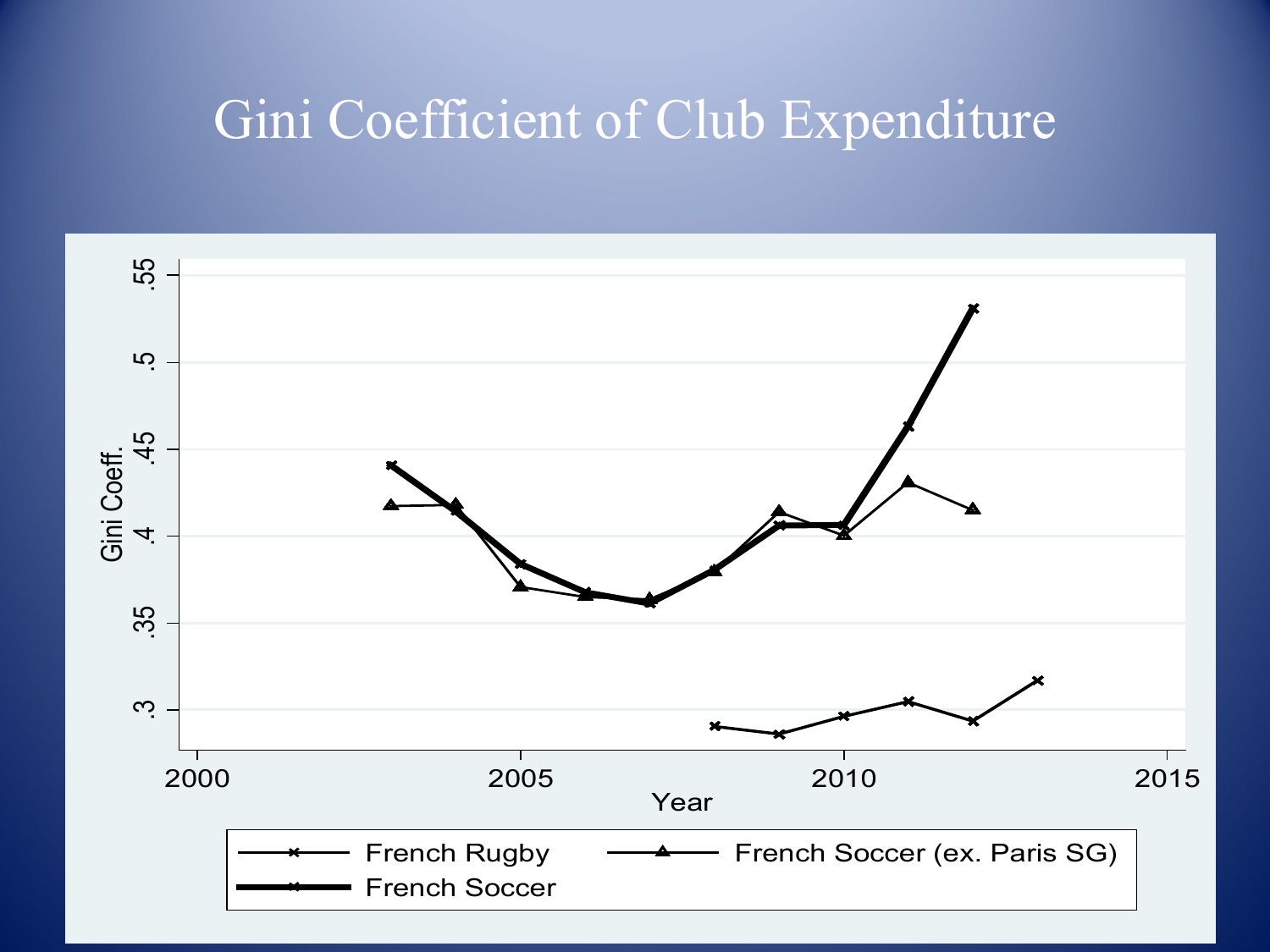# Expenditure versus Position

|                                | <b>Ligue 1</b>      | <b>Top 14</b>       |  |
|--------------------------------|---------------------|---------------------|--|
| Variables                      | Position            | Position            |  |
| Expenditure (Log)              | $-10.78***$ (0.331) | $-11.49***$ (0.415) |  |
| Constant                       | $128.6***(3.330)$   | $121.0***$ (3.822)  |  |
| <b>Observations</b>            | 393                 | 181                 |  |
| $R^2$                          | 0.730               | 0.810               |  |
| *** p<0.01, ** p<0.05, * p<0.1 |                     |                     |  |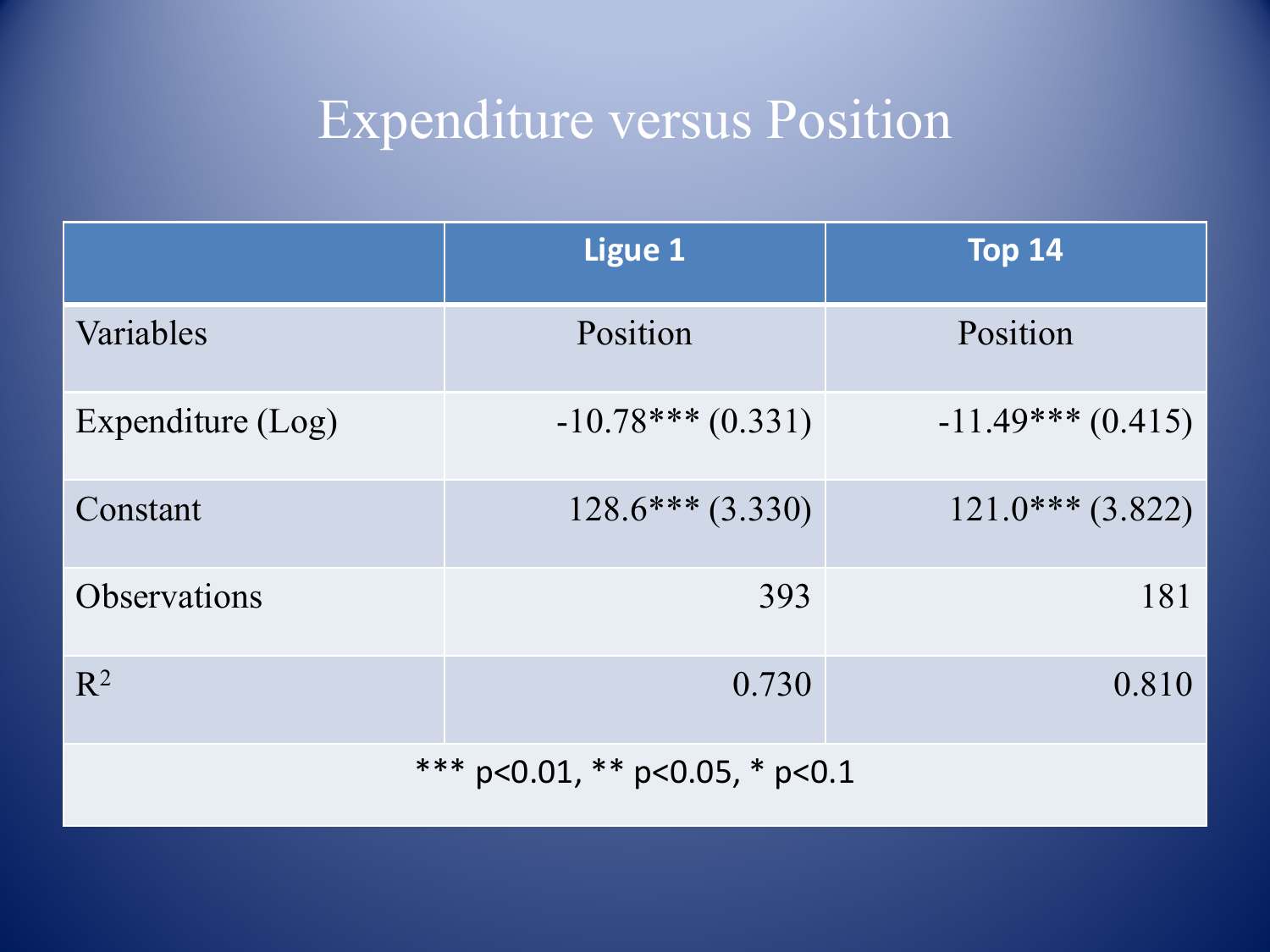### Adjusted Standard Deviation of Win Ratios

 $\rightarrow$  Premiership  $\rightarrow$  Top 14  $\rightarrow$  Ligue 1

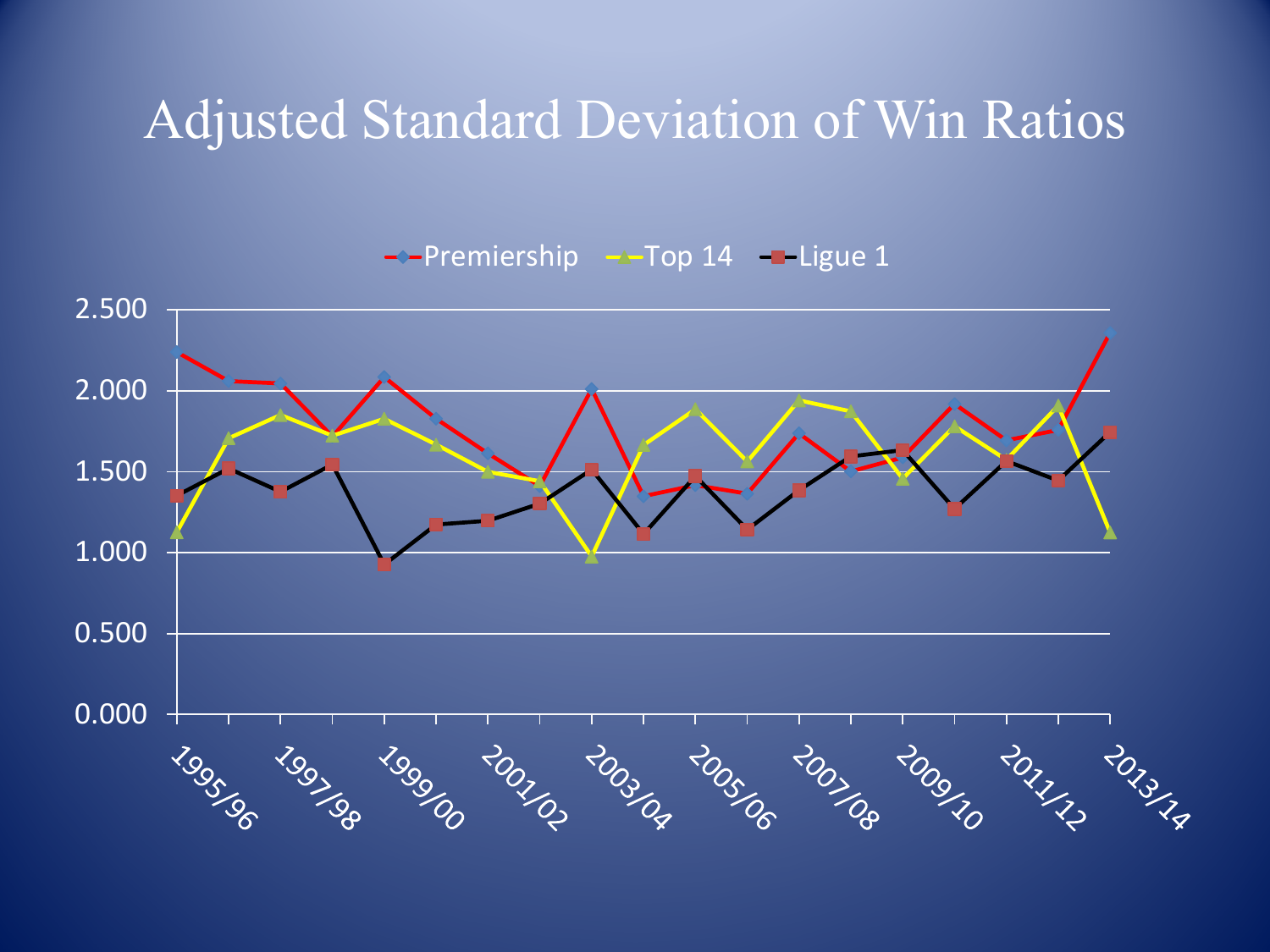#### Home Wins

 $\rightarrow$ Premiership  $\rightarrow$ Top 14  $\rightarrow$ Ligue 1

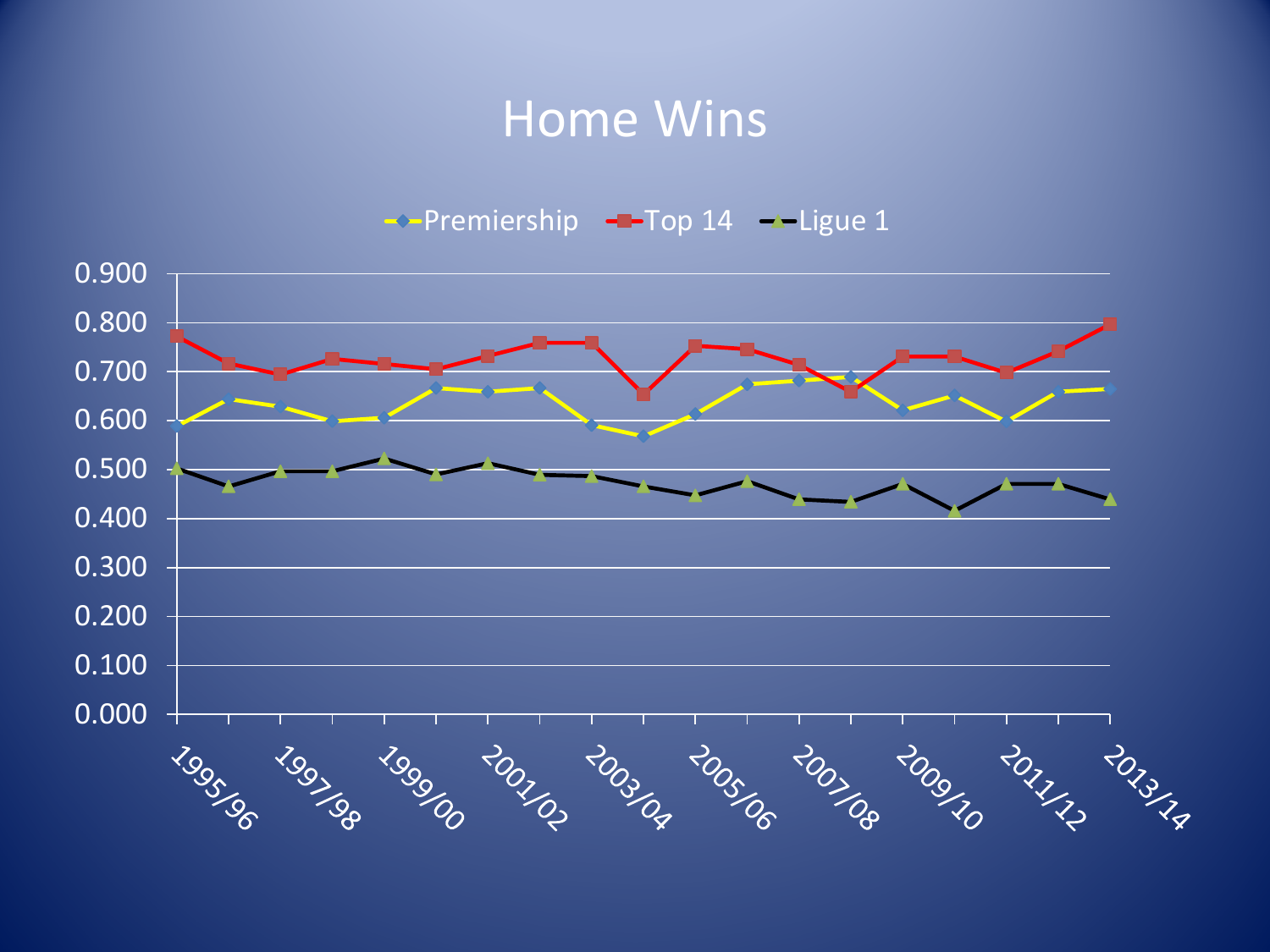#### ASD Adjusted for Home Bias

 $\rightarrow$ -Premiership  $\rightarrow$ Top 14  $\rightarrow$ -Ligue 1

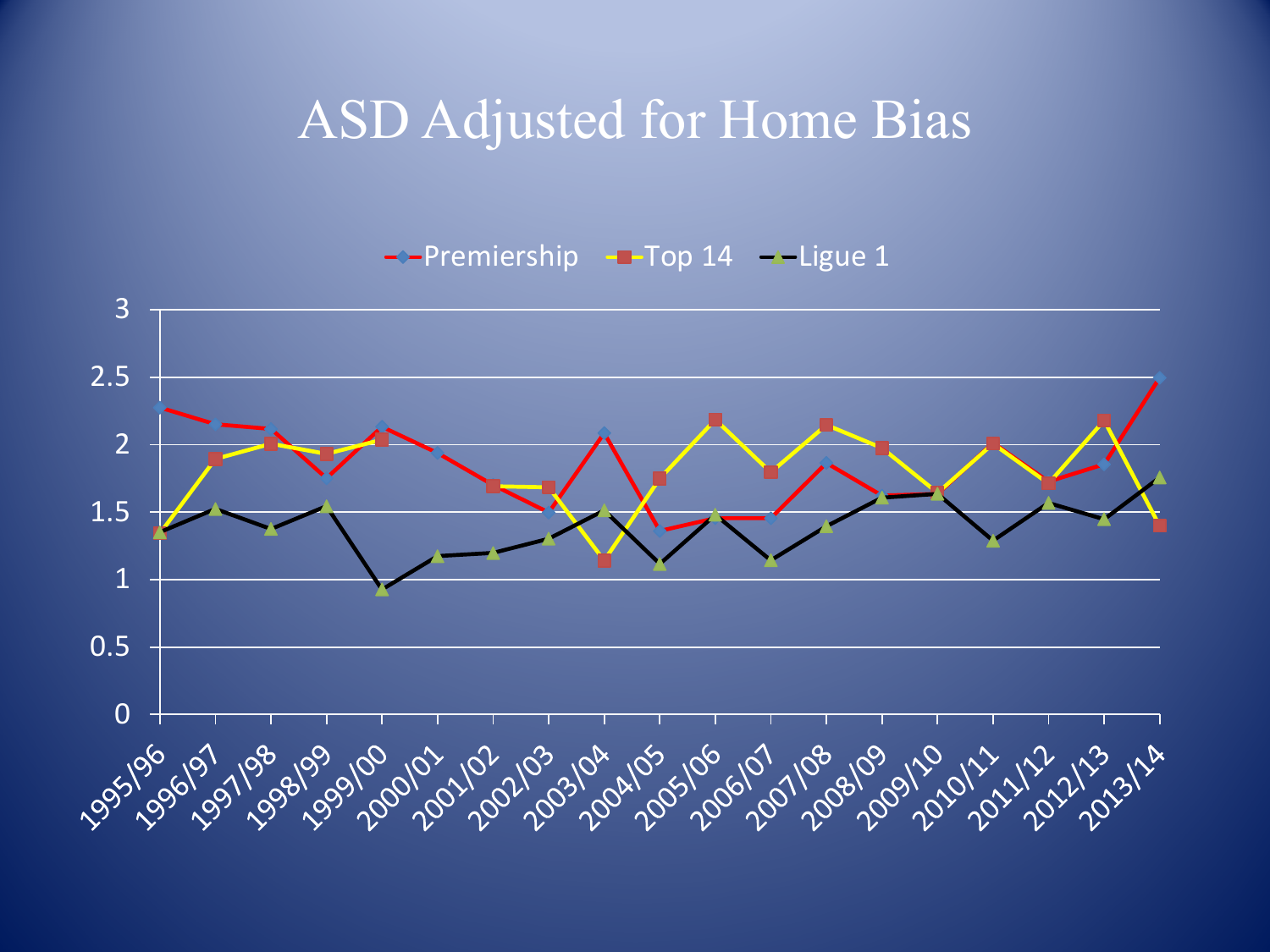#### Ratio of Close Matches (Win Margin 7 points or less)

 $-$ Premiership  $-$ Top 14

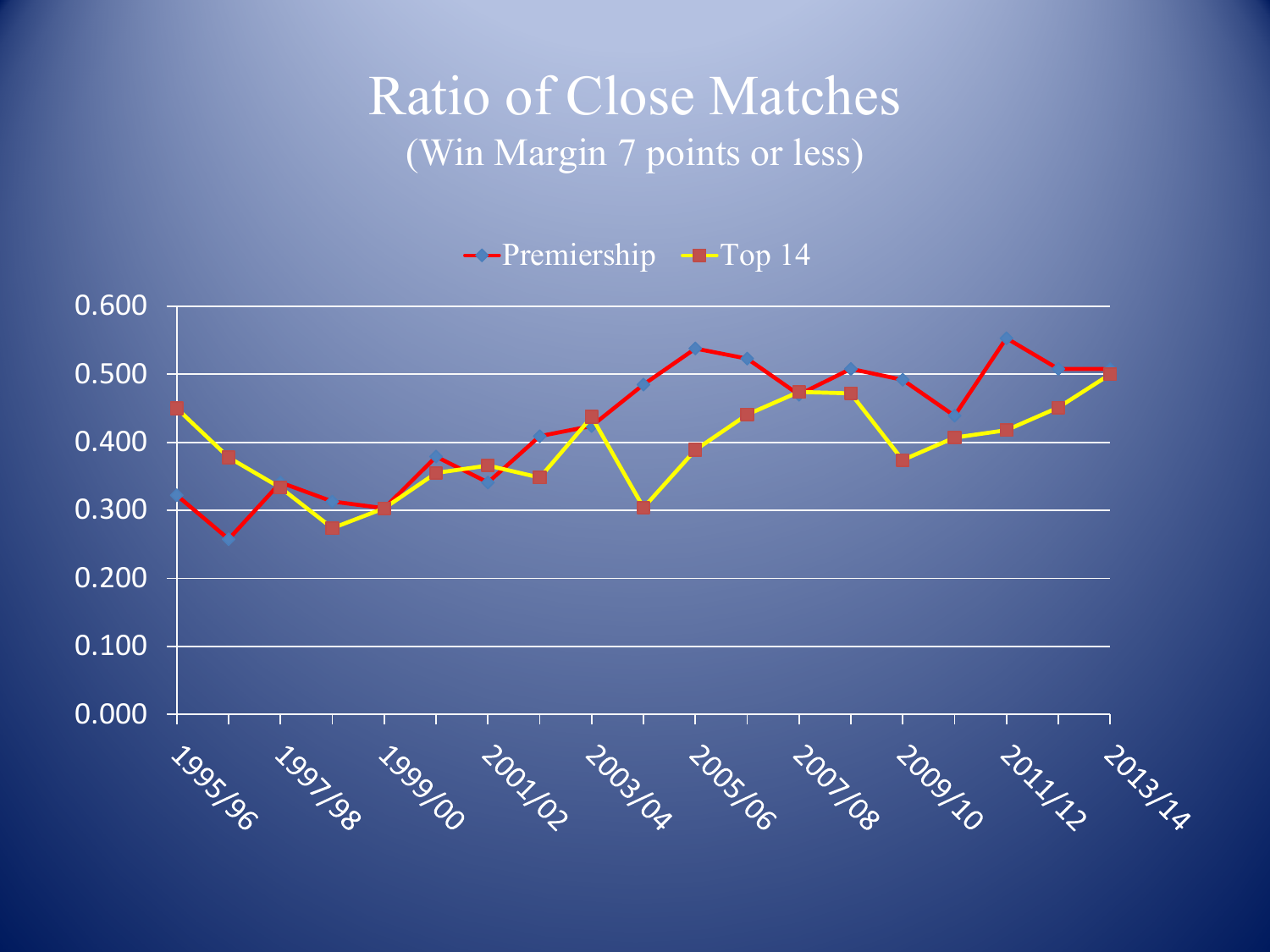## **Championship Winners in Various Leagues 1995/96-2012/13.**

| League      | <b>Sport</b>         | <b>Country</b> | <b>Seasons</b> | <b>Winners</b> | <b>HHI</b> |
|-------------|----------------------|----------------|----------------|----------------|------------|
| <b>NFL</b>  | American<br>Football | <b>US</b>      | 19             | 12             | 0.097      |
| Ligue 1     | Soccer               | 19<br>France   |                | 10             | 0.186      |
| Premiership | Rugby                | England        | 19             | 9              | 0.224      |
| Top 14      | <b>Rugby</b>         | France         | 19             | 7              | 0.241      |
| Celtic      | Rugby                | Multi-Country  | 13             | 5              | 0.254      |
| Serie A     | Soccer               | Italy          | 18             | 5              | 0.284      |
| La Liga     | Soccer               | Spain          | 19             | 5              | 0.302      |
| Bundesliga  | Soccer               | Germany        | 19             | 6              | 0.391      |
| FAPL        | Soccer               | England        | 19             | $\overline{4}$ | 0.396      |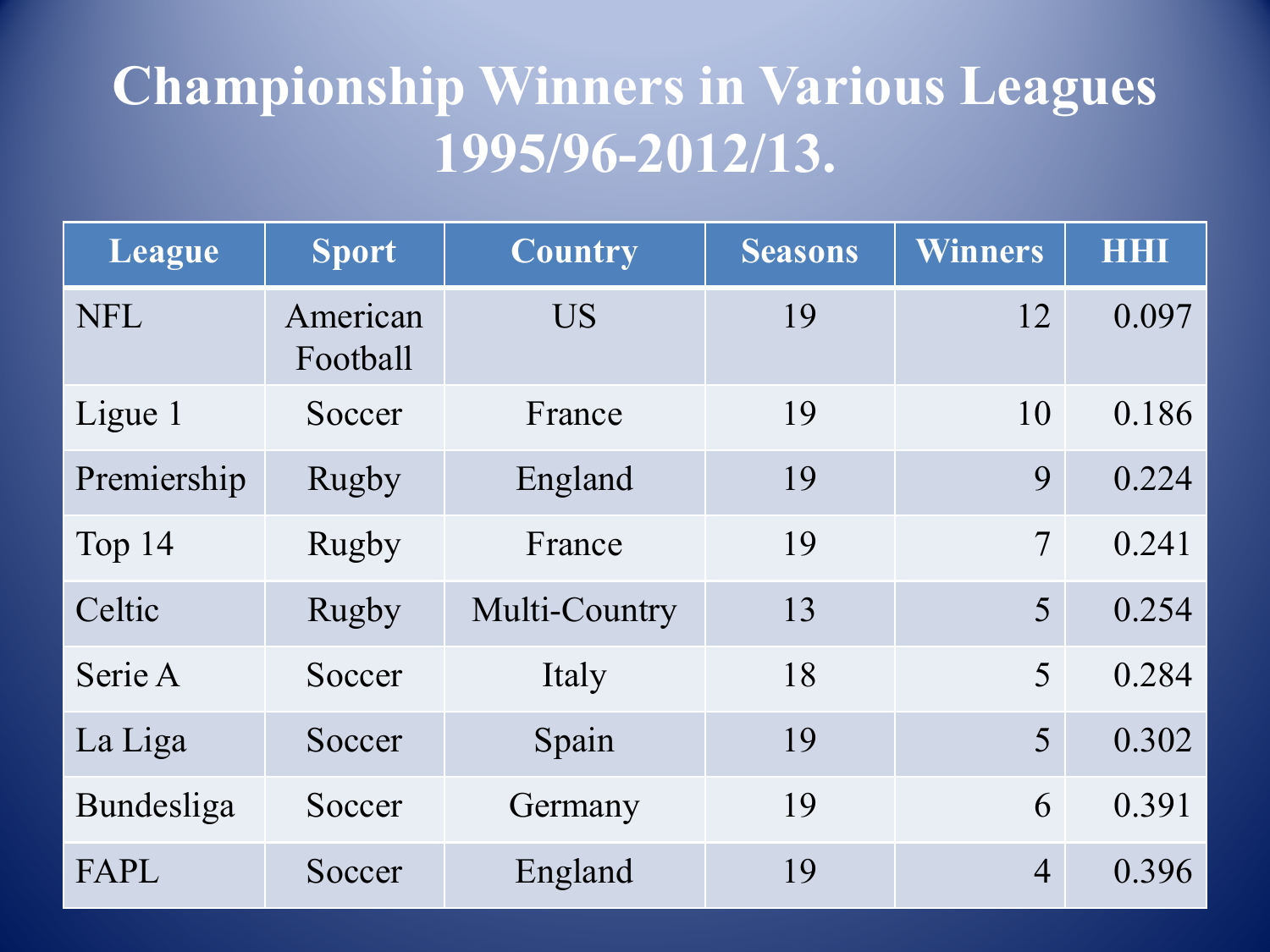### Budgets of Premiership and Top 14 ERC Participating Teams 2010/11

| Team                     | <b>Country</b> | <b>Budget €M</b> |
|--------------------------|----------------|------------------|
| Toulouse                 | France         | 35.6             |
| <b>Clermont Auvergne</b> | France         | 25.2             |
| <b>Racing Metro</b>      | France         | 23.5             |
| Leicester                | England        | 22.7             |
| Toulon                   | France         | 22.3             |
| <b>Biarritz</b>          | France         | 18.6             |
| Perpignan                | France         | 16.7             |
| Castres                  | France         | 15.9             |
| Northampton              | England        | 15.4             |
| Bath                     | England        | 11.2             |
| <b>London Wasps</b>      | England        | $9.6*$           |
| London Irish             | England        | 9.6              |
| Saracens                 | England        | 8.9              |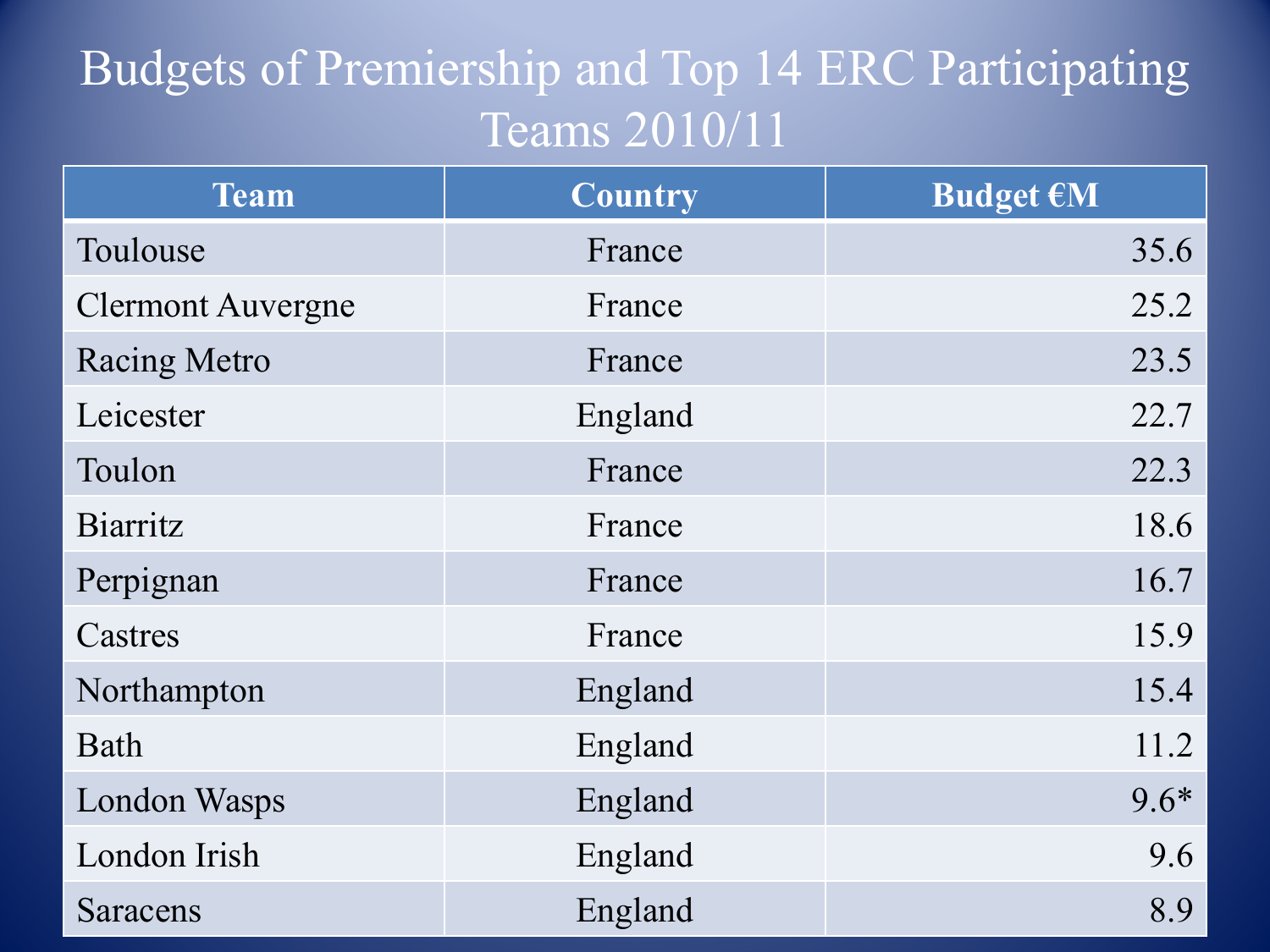## **ERC Performances by League**

|                      | <b>Champions</b> | <b>Quarter-Finals</b> | % Wins in Pool Stages |
|----------------------|------------------|-----------------------|-----------------------|
| Top 14               | $\overline{7}$   | 52 (48)               | 56.8                  |
| Premiership          | 6                | 41(41)                | 56.5                  |
| <b>Celtic League</b> | 6                | 51(47)                | 47.4                  |
| Of which             |                  |                       |                       |
| Ireland              | 6                | 30(28)                | 62.6                  |
| Scotland             | $\overline{0}$   | 2(2)                  | 31.1                  |
| Wales                | $\overline{0}$   | 19(17)                | 43.8                  |
| Italy                | $\overline{0}$   | 0(0)                  | 11.3                  |